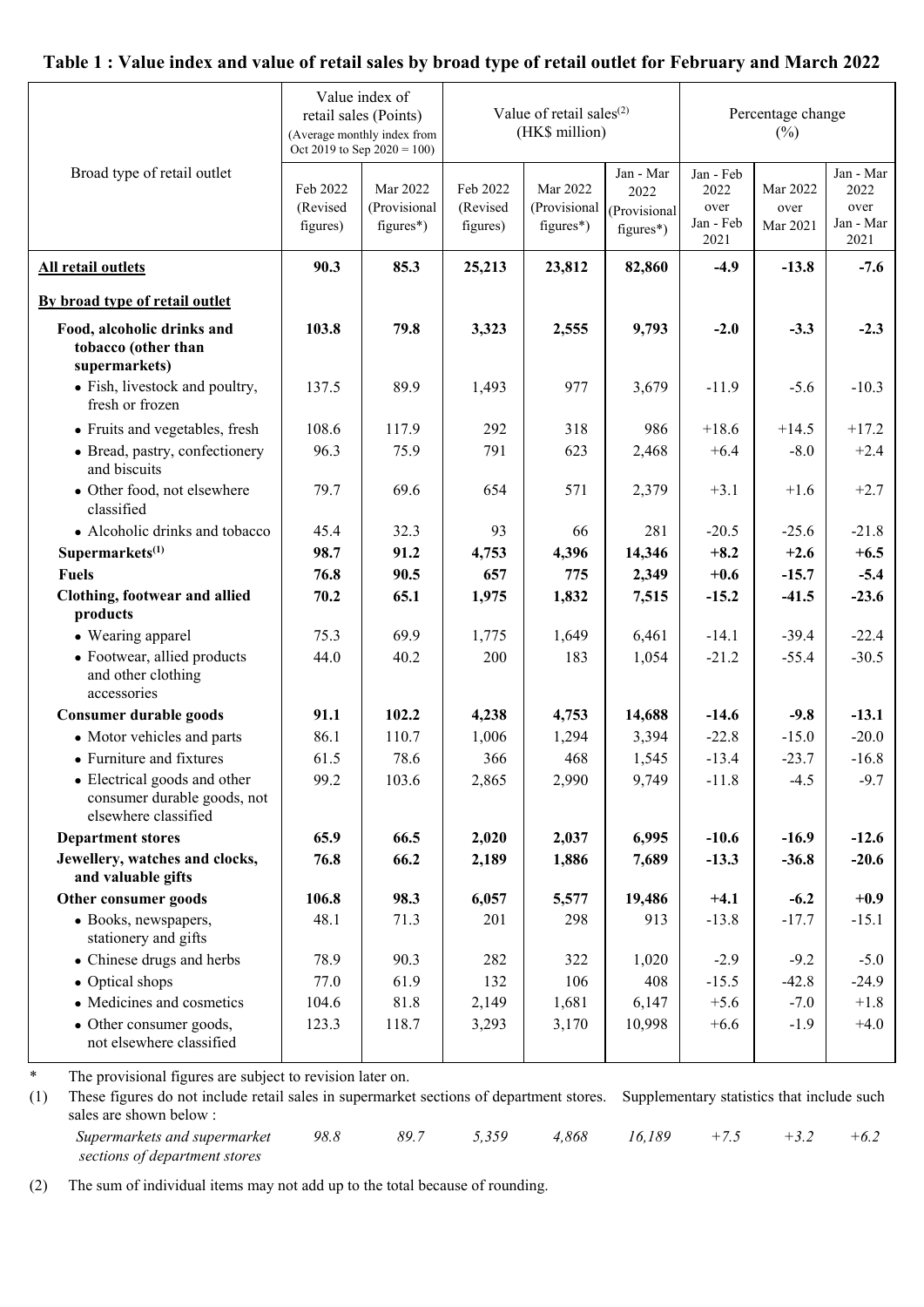| Selected type of retail outlet |                                   | Value of online retail sales <sup><math>(2)(3)</math></sup><br>(HK\$ million) | Percentage change<br>$(\%)$              |                              |                                          |
|--------------------------------|-----------------------------------|-------------------------------------------------------------------------------|------------------------------------------|------------------------------|------------------------------------------|
|                                | Feb 2022<br>(Revised)<br>figures) | Mar 2022<br>(Provisional<br>$figures*)$                                       | Jan - Feb 2022<br>over<br>Jan - Feb 2021 | Mar 2022<br>over<br>Mar 2021 | Jan - Mar 2022<br>over<br>Jan - Mar 2021 |
| <b>All retail outlets</b>      | 2,709<br>(10.7)                   | 2,789<br>(11.7)                                                               | $+39.0$                                  | $+30.9$                      | $+36.3$                                  |
| Non-store retailing            | 1,114<br>(4.4)                    | 1,041<br>(4.4)                                                                | $+29.4$                                  | $+13.0$                      | $+23.8$                                  |
| Other retail outlets           | 1,594<br>(6.3)                    | 1,748<br>(7.3)                                                                | $+46.0$                                  | $+44.5$                      | $+45.5$                                  |

## **Table 2 : Value of online retail sales(1) for February and March 2022**

\* The provisional figures are subject to revision later on.

(1) Online retail sales refer to the sales of goods to customers through computer networks specially operated by local retail establishments for the purpose of receiving or placing of orders. The goods are ordered by those methods, but the payment and the ultimate delivery of goods do not have to be conducted online. On the other hand, orders made by manually typed e-mails, telephone calls or facsimiles are not regarded as online sales. In the case where a retail establishment provides an online platform for use by other businesses in selling goods, the value of online sales refers to the commissions and service charges.

(2) Figures in brackets refer to the percentage share of online retail sales in total retail sales value.

(3) The sum of individual items may not add up to the total because of rounding.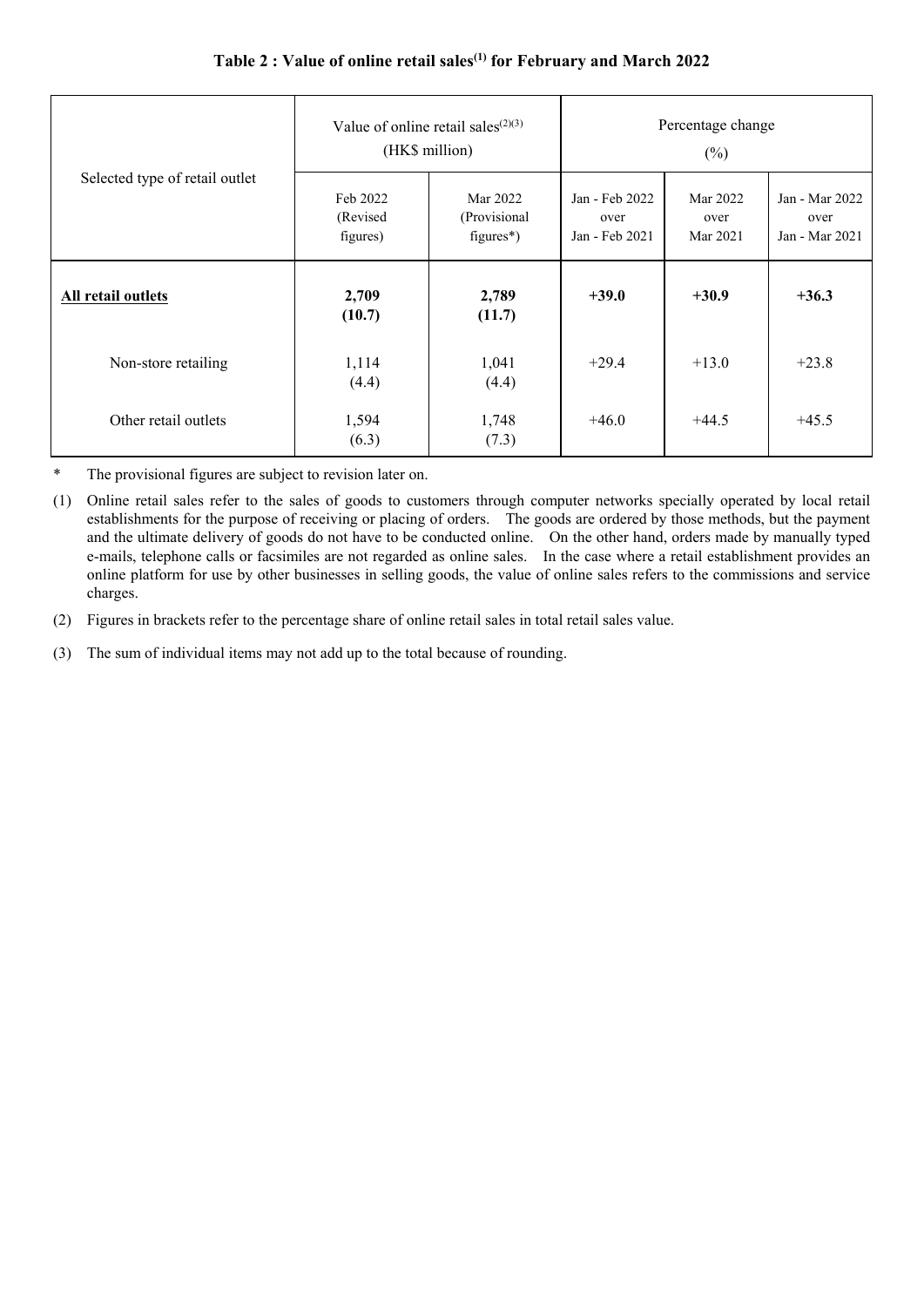## **Table 3 : Volume index of retail sales by broad type of retail outlet for February and March 2022**

|                                                                                     | Volume index of retail sales (Points)<br>(Average monthly index<br>from Oct 2019 to Sep $2020 = 100$ ) |                                         | Percentage change<br>$(\%)$              |                              |                                          |  |  |
|-------------------------------------------------------------------------------------|--------------------------------------------------------------------------------------------------------|-----------------------------------------|------------------------------------------|------------------------------|------------------------------------------|--|--|
| Broad type of retail outlet                                                         | Feb 2022<br>(Revised<br>figures)                                                                       | Mar 2022<br>(Provisional<br>$figures*)$ | Jan - Feb 2022<br>over<br>Jan - Feb 2021 | Mar 2022<br>over<br>Mar 2021 | Jan - Mar 2022<br>over<br>Jan - Mar 2021 |  |  |
| <b>All retail outlets</b>                                                           | 87.1                                                                                                   | 81.2                                    | $-7.6$                                   | $-16.8$                      | $-10.4$                                  |  |  |
| By broad type of retail outlet                                                      |                                                                                                        |                                         |                                          |                              |                                          |  |  |
| Food, alcoholic drinks and<br>tobacco (other than<br>supermarkets)                  | 97.3                                                                                                   | 73.3                                    | $-4.7$                                   | $-8.9$                       | $-5.8$                                   |  |  |
| • Fish, livestock and poultry,<br>fresh or frozen                                   | 133.8                                                                                                  | 85.7                                    | $-11.3$                                  | $-7.7$                       | $-10.4$                                  |  |  |
| • Fruits and vegetables, fresh                                                      | 79.1                                                                                                   | 85.3                                    | $+9.0$                                   | $-9.9$                       | $+2.8$                                   |  |  |
| • Bread, pastry, confectionery<br>and biscuits                                      | 90.1                                                                                                   | 70.8                                    | $+0.9$                                   | $-13.3$                      | $-3.1$                                   |  |  |
| • Other food, not elsewhere<br>classified                                           | 75.6                                                                                                   | 65.8                                    | $-0.4$                                   | $-2.5$                       | $-0.9$                                   |  |  |
| • Alcoholic drinks and tobacco                                                      | 43.8                                                                                                   | 31.9                                    | $-21.7$                                  | $-25.9$                      | $-22.8$                                  |  |  |
| Supermarkets <sup>(1)</sup>                                                         | 95.6                                                                                                   | 87.1                                    | $+6.5$                                   | $-0.9$                       | $+4.2$                                   |  |  |
| <b>Fuels</b>                                                                        | 67.2                                                                                                   | 74.8                                    | $-7.7$                                   | $-27.4$                      | $-14.9$                                  |  |  |
| Clothing, footwear and allied<br>products                                           | 68.4                                                                                                   | 61.7                                    | $-20.2$                                  | $-43.3$                      | $-27.3$                                  |  |  |
| • Wearing apparel                                                                   | 72.6                                                                                                   | 65.4                                    | $-19.4$                                  | $-41.3$                      | $-26.3$                                  |  |  |
| • Footwear, allied products and<br>other clothing accessories                       | 44.9                                                                                                   | 41.2                                    | $-24.1$                                  | $-56.9$                      | $-32.9$                                  |  |  |
| <b>Consumer durable goods</b>                                                       | 91.3                                                                                                   | 101.7                                   | $-15.7$                                  | $-9.7$                       | $-13.8$                                  |  |  |
| • Motor vehicles and parts                                                          | 82.9                                                                                                   | 104.9                                   | $-24.3$                                  | $-15.4$                      | $-21.1$                                  |  |  |
| • Furniture and fixtures                                                            | 59.7                                                                                                   | 76.2                                    | $-16.9$                                  | $-26.2$                      | $-19.9$                                  |  |  |
| • Electrical goods and other<br>consumer durable goods, not<br>elsewhere classified | 101.4                                                                                                  | 105.7                                   | $-12.2$                                  | $-3.9$                       | $-9.8$                                   |  |  |
| <b>Department stores</b>                                                            | 64.2                                                                                                   | 64.0                                    | $-13.0$                                  | $-18.9$                      | $-14.8$                                  |  |  |
| Jewellery, watches and clocks,<br>and valuable gifts                                | 69.8                                                                                                   | 59.3                                    | $-16.8$                                  | $-41.3$                      | $-24.4$                                  |  |  |
| Other consumer goods                                                                | 104.3                                                                                                  | 95.6                                    | $+1.9$                                   | $-9.4$                       | $-1.6$                                   |  |  |
| · Books, newspapers,<br>stationery and gifts                                        | 46.2                                                                                                   | 68.5                                    | $-15.9$                                  | $-19.9$                      | $-17.3$                                  |  |  |
| • Chinese drugs and herbs                                                           | 78.1                                                                                                   | 89.2                                    | $-3.1$                                   | $-10.1$                      | $-5.4$                                   |  |  |
| • Optical shops                                                                     | 77.9                                                                                                   | 62.0                                    | $-14.6$                                  | $-42.7$                      | $-24.2$                                  |  |  |
| • Medicines and cosmetics                                                           | 108.2                                                                                                  | 85.0                                    | $+7.5$                                   | $-6.3$                       | $+3.4$                                   |  |  |
| • Other consumer goods,<br>not elsewhere classified                                 | 116.1                                                                                                  | 111.1                                   | $+1.8$                                   | $-8.1$                       | $-1.2$                                   |  |  |

The provisional figures are subject to revision later on.

\*

(1) These figures do not include retail sales in supermarket sections of department stores. Supplementary statistics that include such sales are shown below :

*Supermarkets and supermarket sections of department stores 95.7 85.7 +5.8 -0.3 +3.9*